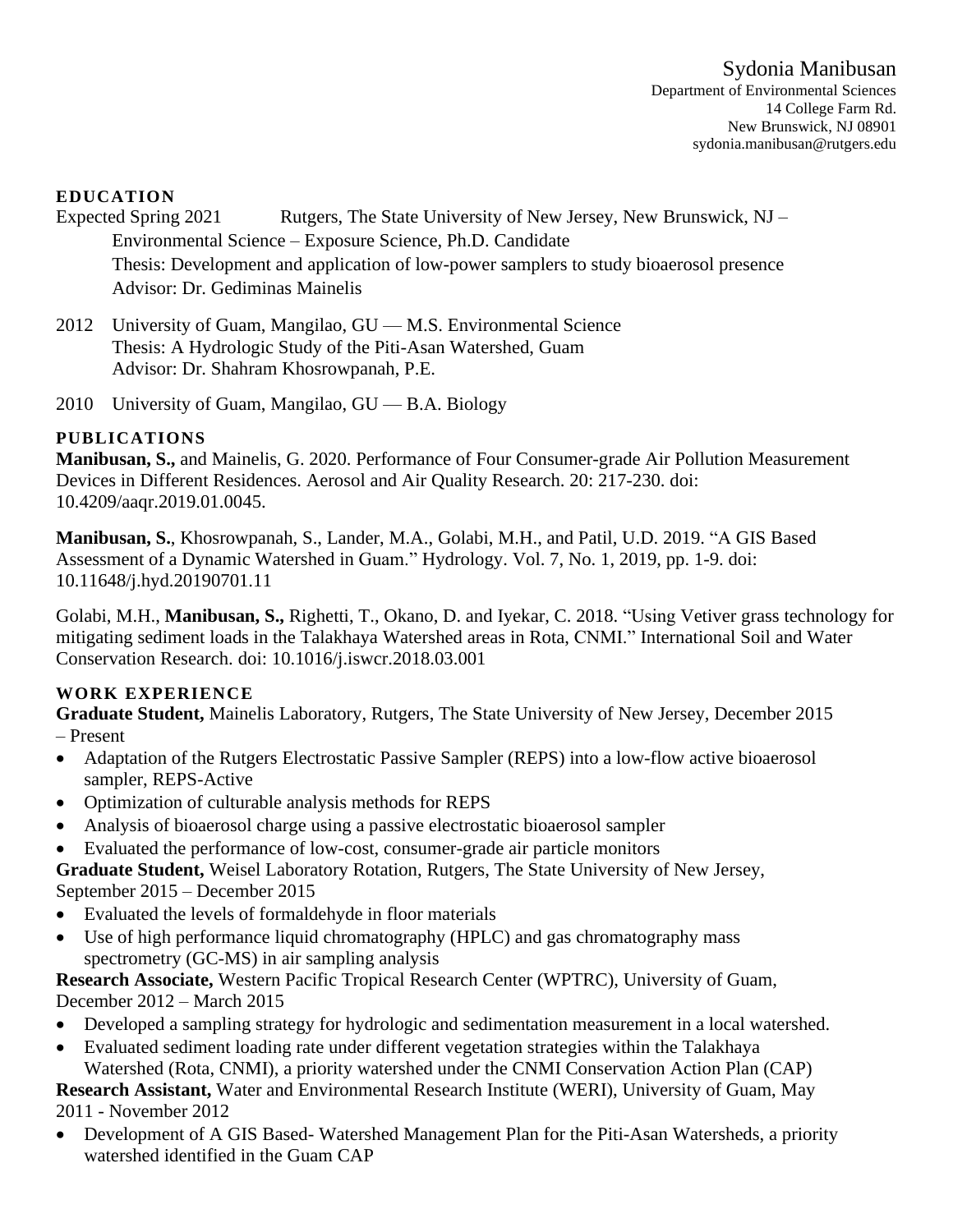**Research Assistant,** Cancer Research Center, University of Guam, October - November 2010

• Interviewed volunteer study group participants related to risk factors for breast cancer in the development of a Gail model for locally represented ethnic groups

**Teaching Assistant**, College of Natural and Applied Sciences, University of Guam, June - August 2009; January - May 2010

- Assisted students and professor on educational excursions illustrating the local environment including flora, fauna, geology, and natural history
- Assisted students on course related topics and assignments

# **GRANTS, HONORS, AND AWARDS**

Eagleton Institute of Politics Graduate Fellowship Program – Class of 2021, 2020-2021 New Jersey Chapter for the Society of Women in Environmental Professions (NJSWEP) Scholarship, 2020

Rutgers School of Graduate Studies Travel Award, 2019

American Association for Aerosol Research (AAAR) Student Travel Award, 2018

Rutgers School of Graduate Studies Travel Award, 2017

Rutgers Honor Scholar in Biomedical Science Award, 2015

NIEHS Training Grant in Exposure Science Fellow, 2015 – Present

University of Guam Masters of Environmental Sciences Program Scholarship, 2011

## **ORAL PRESENTATIONS**

**Manibusan, S**. and Mainelis, G. 2020. "Assessment of a low-power active bioaerosol sampler performance", 2020 AAAR 38th Annual Conference, Virtual.

**Manibusan, S**. and Mainelis, G. 2017. "Performance of Consumer-Grade Air Pollution Measurement Devices in Residential Environments", 2017 International Society for Exposure Science (ISES) Annual Meeting, Durham, NC.

**Manibusan, S.,** Golabi, M.H., Okano, D., and Iyekar, C. 2014. "Talakhaya Watershed Soil Loss Assessment (Rota, CNMI)", 2014 Regional Island Sustainability Conference, Tumon, GU.

# **POSTER PRESENTATIONS**

**Manibusan, S.** and Mainelis, G. 2019. "Further investigation and application of passive and low-energy bioaerosol samplers." 2019 AAAR 37<sup>th</sup> Annual Conference, Portand, OR.

**Manibusan, S.** and Mainelis, G. 2018. "Investigation of Bioaerosol Charge Levels Indoors Using the Rutgers Electrostatic Passive Sampler (REPS)", 2018 International Aerosol Conference, St. Louis, MO.

**Manibusan, S.,** Mainelis, G. 2016. "Performance of Four Consumer-Grade Air Pollution Measurement Devices", 2016 AAAR 35<sup>th</sup> Annual Conference, Portand, OR.

**Manibusan, S.**, Golabi, M.H., Okano, D., and Iyekar, C. 2014. "Environmental Education for Rota, CNMI: The Talakhaya Watershed Soil Loss Assessment", 2014 Soil and Water Conservation Society (SWCS) International Annual Conference, Lombard, IL.

Golabi, M.H. and **Manibusan, S.** 2013. "Teaching Watershed Stewardship by Using a Topographical Model of Island of Guam - A Community Education Program About Protecting the Coral Reef from Upland Sedimentation Caused By Human Activities", American Society of Agronomy (ASA), Crop Science Society of America (CSSA), and Soil Science Society of America (SSSA) International Annual Meetings, Tampa, FL.

Golabi, M.H., Biggs, J., Iyekar, C., and **Manibusan, S.** 2013. "Community Education for Watershed Management". SWCS International Annual Conference, Reno, NV.